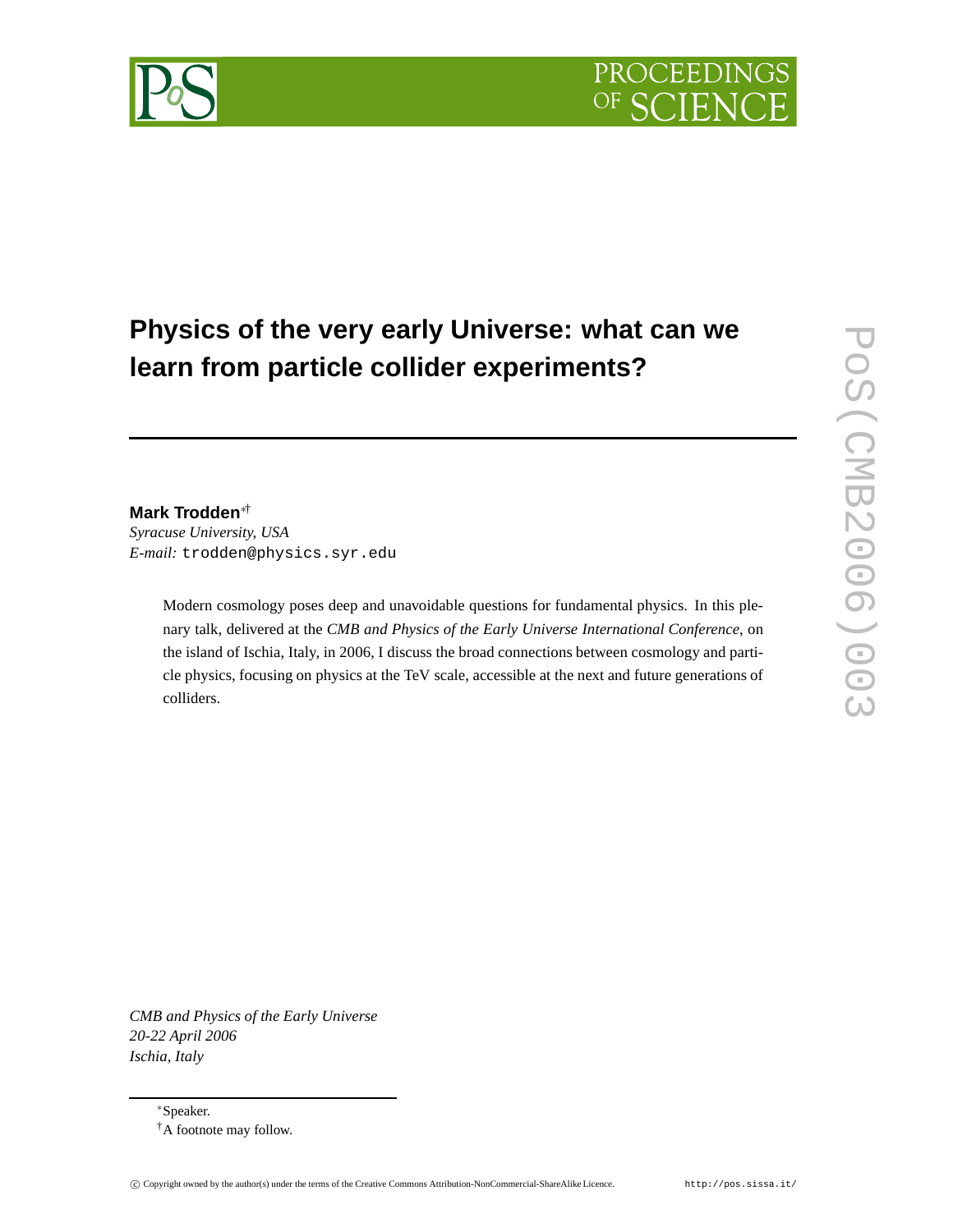# **1. Introduction**

I will begin by inventorying the energy budget of the universe, and pointing out the places where our understanding is seriously hampered by issues that are firmly rooted in particle physics. I will then go on to describe in broad terms the current status of our approaches to these issues. In some cases, most notably dark matter and baryogenesis, a linear collider may rule out or provide evidence for existing proposals. On the other hand, if this is not the case, then precision measurements of physics at the TeV scale may very well point the way to a new understanding of these fundamental cosmological conundrums.

Beyond these topics, I will briefly speculate on possible connections between collider experiments and one of the most esoteric cosmological concepts - dark energy.

Since this is a summary of a conference talk, my referencing will be very sparse, restricted to a few experimental results, some references to act as a caution about interpreting the acceleration data too literally, and some review articles from which the reader can find more complete references. I apologize in advance to any colleagues who may feel slighted by this decision.

# **2. The New Cosmological Paradigm**

The data-driven revolution in cosmology cannot have escaped the notice of particle physicists. During the last decade a host of new precision measurements of the universe have provided a clear and surprising accounting of the energy budget of the universe. There now exists compelling evidence, from multiple techniques, that the universe is composed of 5% baryonic matter, 25% dark matter and a whopping 70% dark energy, with negative pressure, sufficiently negative to cause the expansion of the universe to accelerate (although see [3, 4, 5, 6, 7, 8] for some alternative views).

The best known evidence for this comes from two sources. The first is from Type Ia supernovae studies [9, 10]. These data are much better fit by a universe dominated by a cosmological constant than by a flat matter-dominated model. This result alone allows a substantial range of possible values of  $\Omega_M$  and  $\Omega_{\Lambda}$ . However, if we independently constrain  $\Omega_M \sim 0.3$ , we obtain  $\Omega_{\Lambda} \sim 0.7$ , corresponding to a vacuum energy density  $\rho_{\Lambda} \sim 10^{-8} \text{ erg/cm}^3 \sim (10^{-3} \text{ eV})^4$ .

The second is from studies of the small anisotropies in the Cosmic Microwave Background Radiation (CMB), culminating in the WMAP satellite [11]. One very important piece of data that the CMB fluctuations give us is the value of  $\Omega_{total}$ . For a flat universe ( $k = 0$ ,  $\Omega_{total} = 1$ ) we expect a peak in the power spectrum at  $l \approx 220$ . Such a peak is seen in the WMAP data, yielding  $0.98 \leq \Omega_{\text{total}} \leq 1.08$  (95% c.l.) – strong evidence for a flat universe.

# **3. The Baryon Asymmetry of the Universe**

One would think that the baryonic component of the universe was well understood; after all, we are made of baryons. However, from the point of view of cosmology, there is one fundamental issue to be understood.

Direct observation shows that the universe around us contains no appreciable primordial antimatter. In addition, the stunning success of big bang nucleosynthesis rests on the requirement that,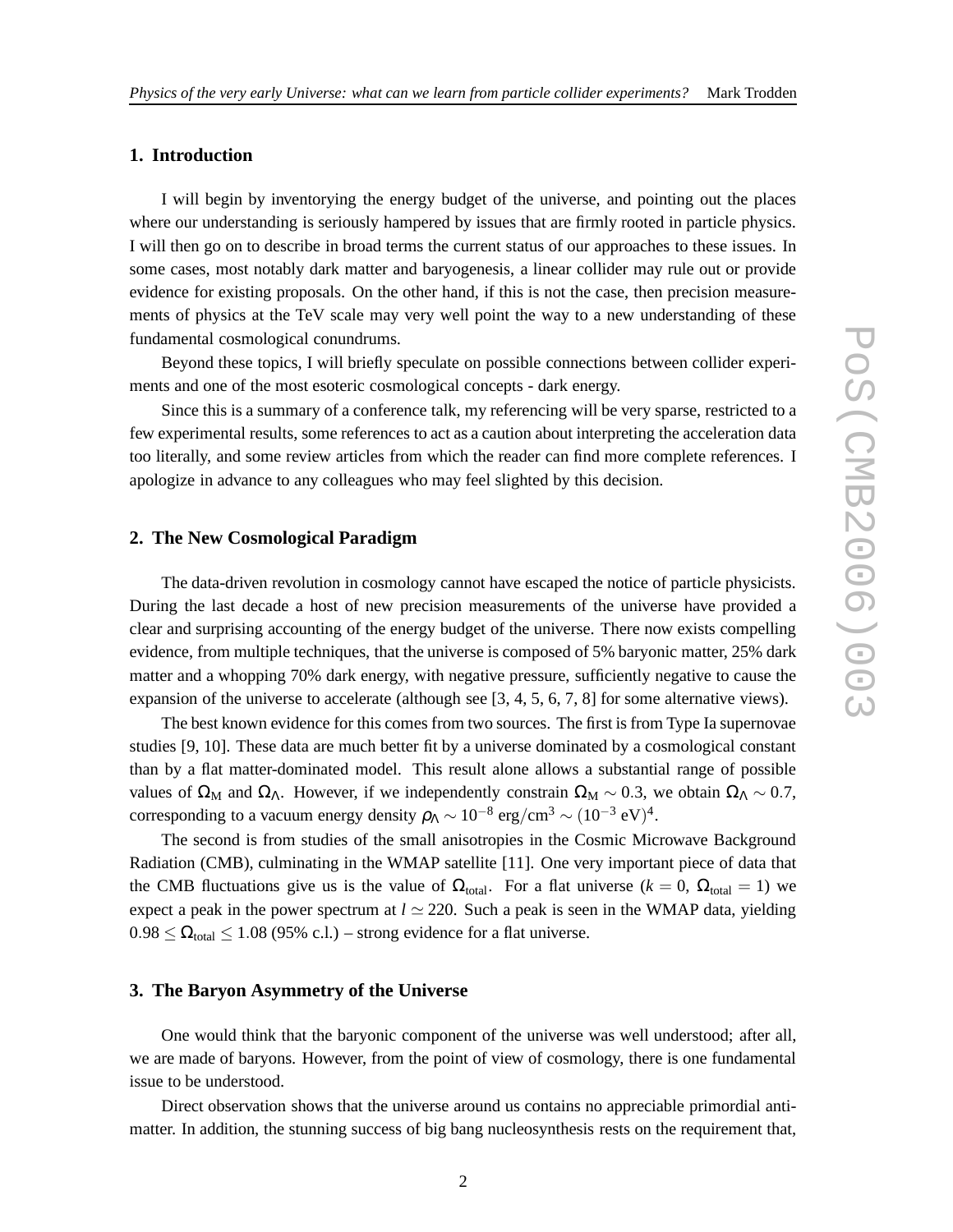defining  $n_{b(\bar{b})}$  to be the number density of (anti)-baryons and *s* to be the entropy density,

$$
2.6 \times 10^{-10} < \eta \equiv \frac{n_b - n_{\bar{b}}}{s} < 6.2 \times 10^{-10} \tag{3.1}
$$

This number has been independently determined to be  $\eta = 6.1 \times 10^{-10} \frac{+0.3 \times 10^{-10}}{-0.2 \times 10^{-10}}$  from precise measurements of the relative heights of the first two microwave background (CMB) acoustic peaks by the WMAP satellite. Thus the natural question arises; as the universe cooled from early times, at which one would expect equal amounts of matter and antimatter, to today, what processes, both particle physics and cosmological, were responsible for the generation of this very specific baryon asymmetry? (For a review and references see [12, 13].)

If we're going to use a particle physics model to generate the baryon asymmetry of the universe (BAU), what properties must the theory possess? This question was first addressed by Sakharov in 1967, resulting in the following criteria

- Violation of the baryon number (*B*) symmetry.
- Violation of the discrete symmetries *C* (charge conjugation) and *CP* (the composition of parity and *C*)
- A departure from thermal equilibrium.

There are *many* ways to achieve these. One particularly simple example is given by Grand Unified theories (GUTs). However, while GUT baryogenesis is attractive, it is not likely that the physics involved will be directly testable in the foreseeable future.

In recent years, perhaps the most widely studied scenario for generating the baryon number of the universe has been electroweak baryogenesis and I will focus on this here. In the standard electroweak theory baryon number is an exact global symmetry. However, baryon number is violated at the quantum level through nonperturbative processes. These effects are closely related to the nontrivial vacuum structure of the electroweak theory.

At zero temperature, baryon number violating events are exponentially suppressed. However, at temperatures above or comparable to the critical temperature  $T = T_c$  of the electroweak phase transition, *B*-violating vacuum transitions may occur frequently due to thermal activation.

Fermions in the electroweak theory are chirally coupled to the gauge fields. In terms of the discrete symmetries of the theory, these chiral couplings result in the electroweak theory being maximally C-violating. However, the issue of CP-violation is more complex.

CP is known not to be an exact symmetry of the weak interactions, and is observed experimentally in the neutral Kaon system through  $K_0$ ,  $\bar{K}_0$  mixing. However, the relevant effects are parametrized by a dimensionless constant which is no larger than  $10^{-20}$ . This appears to be much too small to account for the observed BAU and so it is usual to turn to extensions of the minimal theory. In particular the minimal supersymmetric standard model (MSSM).

The question of the order of the electroweak phase transition is central to electroweak baryogenesis. Since the equilibrium description of particle phenomena is extremely accurate at electroweak temperatures, baryogenesis cannot occur at such low scales without the aid of phase transitions.

For a continuous transition, the associated departure from equilibrium is insufficient to lead to relevant baryon number production. For a first order transition quantum tunneling occurs around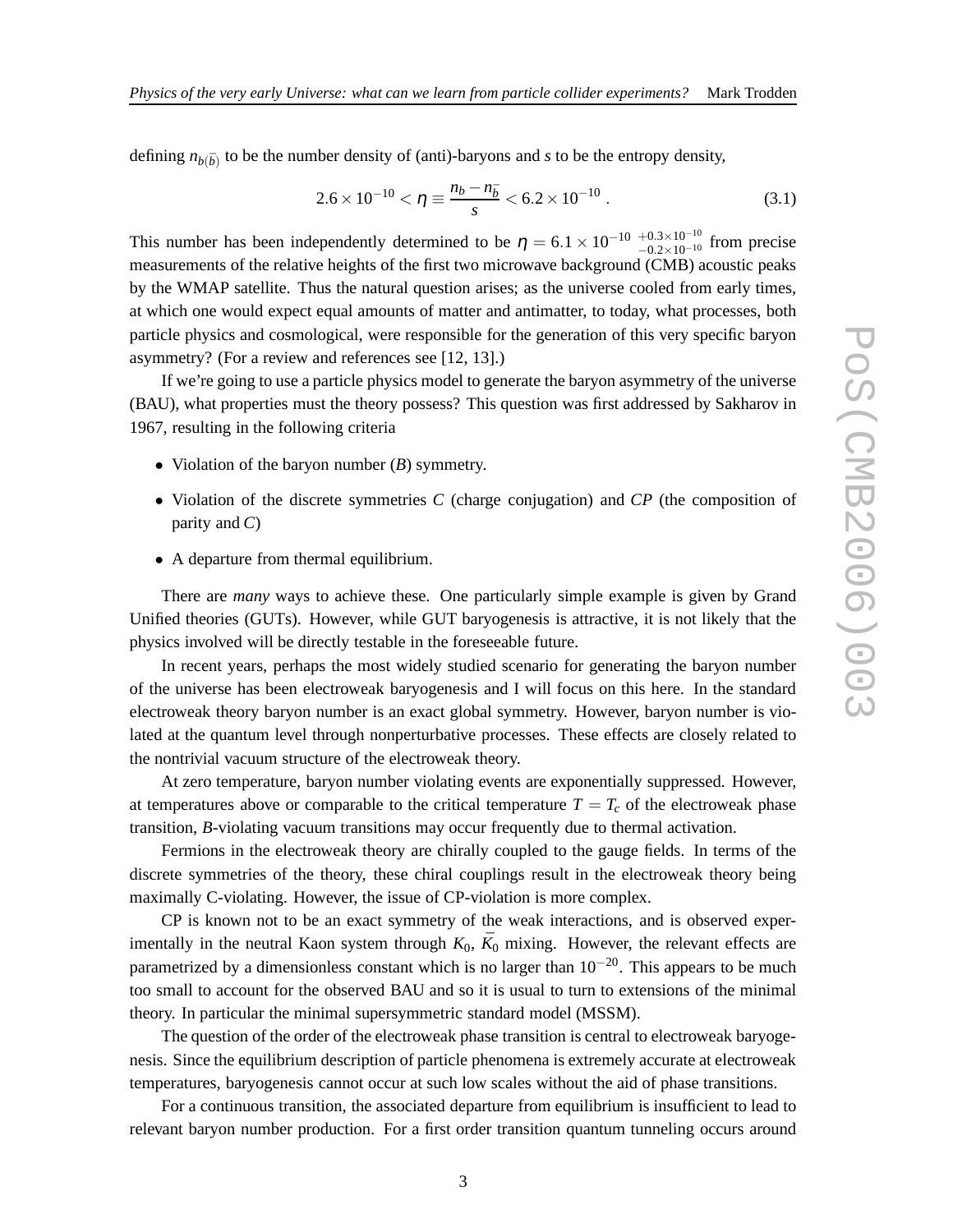$T = T_c$  and nucleation of bubbles of the true vacuum in the sea of false begins. At a particular temperature below *Tc*, bubbles just large enough to grow nucleate. These are termed *critical* bubbles, and they expand, eventually filling all of space and completing the transition. As the bubble walls pass each point in space, the order parameter changes rapidly, as do the other fields and this leads to a significant departure from thermal equilibrium. Thus, if the phase transition is strongly enough first order it is possible to satisfy the third Sakharov criterion in this way.

There is a further criterion to be satisfied. As the wall passes a point in space, the Higgs fields evolve rapidly and the Higgs VEV changes from  $\langle \phi \rangle = 0$  in the unbroken phase to  $\langle \phi \rangle = v(T_c)$ , the value of the order parameter at the symmetry breaking global minimum of the finite temperature effective potential, in the broken phase. Now, CP violation and the departure from equilibrium occur while the Higgs field is changing. Afterwards, the point is in the true vacuum, baryogenesis has ended, and baryon number violation is exponentially supressed. Since baryogenesis is now over, it is imperative that baryon number violation be negligible at this temperature in the broken phase, otherwise any baryonic excess generated will be equilibrated to zero. Such an effect is known as *washout* of the asymmetry and the criterion for this not to happen may be written as

$$
\frac{v(T_c)}{T_c} \ge 1\,. \tag{3.2}
$$

It is necessary that this criterion be satisfied for any electroweak baryogenesis scenario to be successful.

In the minimal standard model, in which experiments now constrain the Higgs mass to be  $m_H$  > 114.4 GeV, it is clear from numerical simulations that (3.2) is not satisfied. This is therefore a second reason to turn to extensions of the minimal model.

One important example of a theory beyond the standard model in which these requirements can be met is the MSSM. In the MSSM there are two Higgs fields,  $\Phi_1$  and  $\Phi_2$ . At one loop, a CP-violating interaction between these fields is induced through supersymmetry breaking. Alternatively, there also exists extra CP-violation through CKM-like effects in the chargino mixing matrix. Thus, there seems to be sufficient CP violation for baryogenesis to succeed.

Now, the two Higgs fields combine to give one lightest scalar Higgs *h*. In addition, there are also light *stops*  $\tilde{t}$  (the superpartners of the top quark) in the theory. These light scalar particles can lead to a strongly first order phase transition if the scalars have masses in the correct region of parameter space. A detailed two loop calculation [14] and lattice results indicate that the allowed region is given by

$$
m_h \le 120 \text{GeV} \tag{3.3}
$$

$$
m_{\tilde{t}} \leq m_t \,, \tag{3.4}
$$

for tan  $\beta \equiv \langle \Phi_2 \rangle / \langle \Phi_1 \rangle > 5$ . In the next few years, experiments at the Tevatron and the LHC should probe this range of Higgs masses and we should know if the MSSM is at least a good candidate for electroweak baryogenesis.

What would it take to have confidence that electroweak baryogenesis within a particular SUSY model actually occurred? First, there are some general predictions: If the Higgs is found, the next test will come from the search for the lightest stop at the Tevatron collider. Important supporting evidence will come from CP-violating effects which may be observable in *B* physics. For these,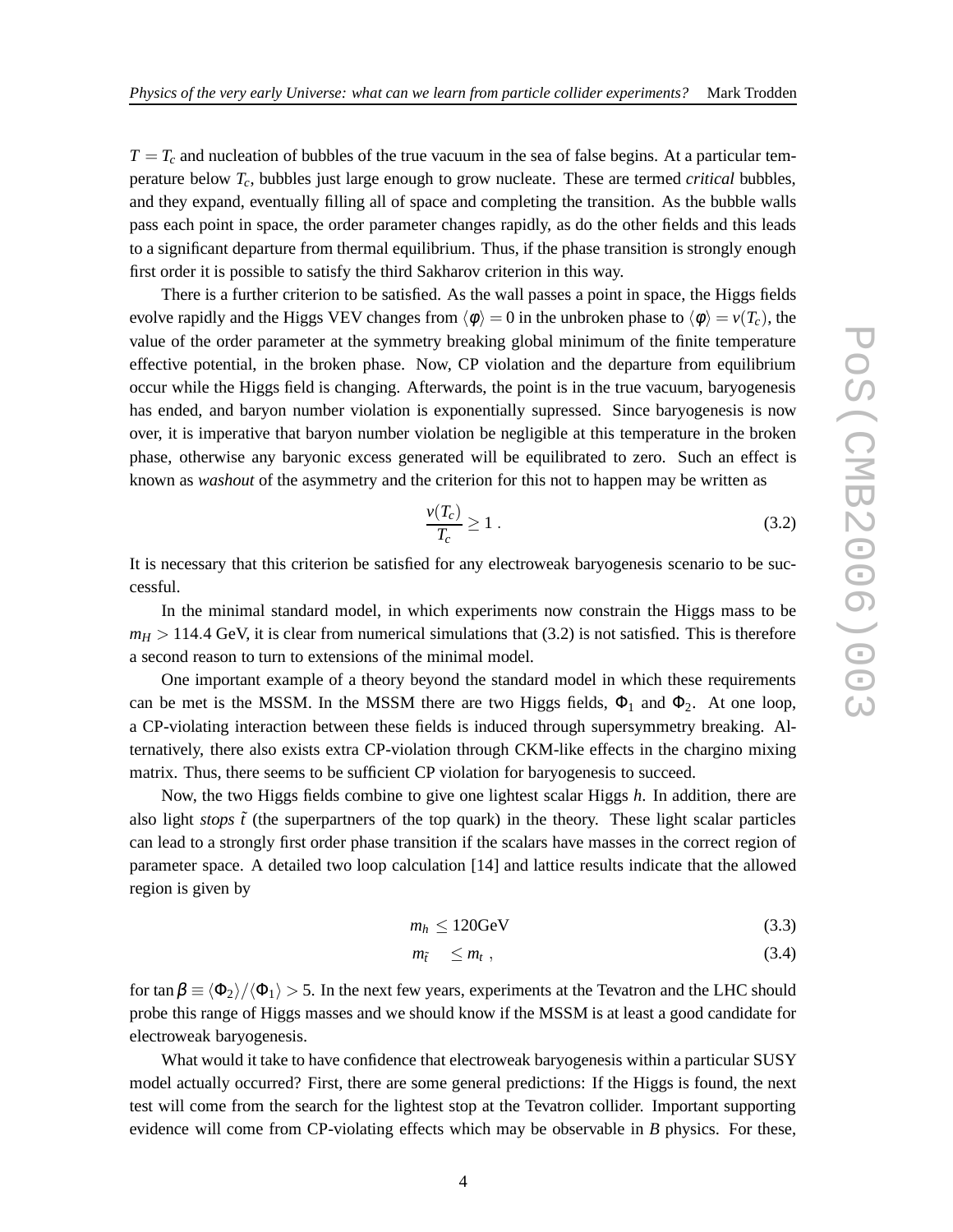the preferred parameter space leads to values of the branching ratio  $BR(b \rightarrow s\gamma)$  different from the Standard Model case. Although the exact value of this branching ratio depends strongly on the value of the  $\mu$  and  $A_t$  parameters, the typical difference with respect to the Standard Model prediction is of the order of the present experimental sensitivity and hence in principle testable at the BaBar, Belle and BTeV experiments.

However, what is really necessary is to establish a believable model. For this we require precision measurements of the spectrum, masses, couplings and branching ratios to compare with theoretical requirements for a sufficient BAU. Such a convincing case would require both the LHC and ultimately the ILC if this is truly how nature works.

#### **4. Dark Matter**

Theorists have developed many different models for dark matter, some of which are accessible to terrestrial experiments and some of which are not. There is not space to review all of these here. Rather, I will focus on a specific example that is of interest to collider physicists (for a review and references see [15]).

A prime class of dark matter candidates are Weakly Interacting Massive Particles (WIMPs). Such a particle would be a new stable particle  $\chi$ . The evolution of the number density of these particles in an expanding universe is

$$
\dot{n}_{\chi} = -3Hn_{\chi} - \langle \sigma v \rangle (n_{\chi}^2 - n_{eq}^2) , \qquad (4.1)
$$

where a dot denotes a time derivative, H is the Hubble constant,  $\sigma$  is the annihilation cross-section and  $n_{eq}$  is the equilibrium value of  $n_{\gamma}$ .

In the early universe, at high temperature, the last term in this equation dominates and one finds the equilibrium number density of  $\chi$  particles. If this were always the case then today we would find negligible numbers of them and their energy density would certainly be too little to account for the dark matter. However, as the universe expands it reaches a temperature, known as the *freeze-out temperature*, at which the evolution equation become dominated by the first term on the right- hand side - the damping due to the the Hubble expansion. After this point, annihilations cease and the distribution of  $\chi$  particles at that time is merely diluted by the expansion at all later times, leading to an abundance that is much higher than the equilibrium one at those temperatures. This is illustrated in figure 1 [16].

In fact, to a first approximation, the dark matter abundance remaining today is given by

$$
\Omega_{DM} \sim 0.1 \left( \frac{\sigma_{\text{weak}}}{\sigma} \right) , \qquad (4.2)
$$

where  $\sigma_{\text{weak}}$  is the typical weak interaction cross-section. From this one can clearly see why it is that WIMPs get their name - weakly interacting particles yield the correct order of magnitude to explain the dark matter.

What I have just described is a generic picture of what happens to a WIMP. Obviously, a specific candidate undergoes very specific interactions and a detailed calculation is required to yield the correct relic abundance. The most popular candidate of this type arises in supersymmetric extensions of the standard model. Supersymmetry, of course, is attractive for entirely independent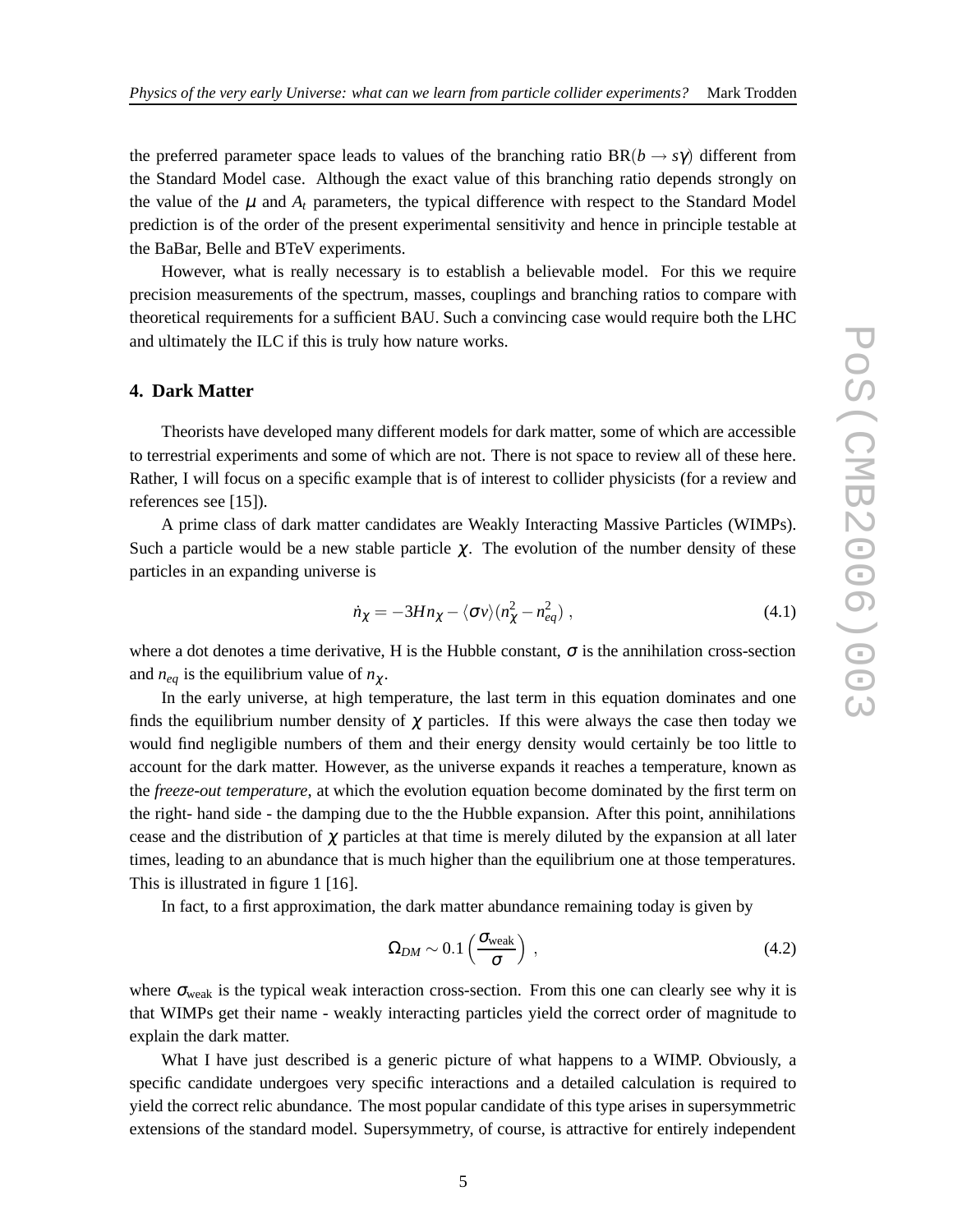

**Figure 1:** The co-moving number density of a dark matter particle.

particle physics reasons. However, a natural prediction of SUSY with low-energy SUSY breaking and R-parity is the existence of the lightest superpartner of the standard model particles. This Lightest Supersymmetric Particle (LSP) is typically neutral, weakly interacting, with a weak scale mass, and hence can be a compelling dark matter candidate.

Weak scale SUSY has a large number of parameters. A detailed analysis requires us to focus on particular models. It is common to use a model - minimal supergravity (mSUGRA) - described by just 5 parameters, the most important of which are the universal scalar mass  $m<sub>0</sub>$  and the universal gaugino mass  $M_{1/2}$ , both defined at the scale  $M_{\text{GUT}} \simeq 2 \times 10^{16} \text{GeV}$ .

What might the LSP be in this framework? As can be seen from figure 2 [17] the LSP is typically the the lightest neutralino  $\chi$  or the right-handed stau  $\tilde{\tau}_R$ . If it is a neutralino, it is almost purely Bino over a large region of parameter space, with a reasonable Higgsino component for  $m_0 \geq 1$ TeV.

It is, of course, very important to go beyond mSUGRA to understand all the possible ways for an LSP to be the dark matter. However, mSUGRA does provide a crucial and manageable set of common models.

If SUSY is discovered at colliders, one would like to determine the relic density of such a particle to an accuracy of a few percent, in order to compare with the known dark matter abundance. This requires a precise determination of the masses and couplings in the theory, a goal that, although challenging, may well be possible with the LHC and a linear collider.

## **5. Dark Energy**

As I have mentioned, it is hard to see how one might make measurements directly relevant to the dark energy problem in colliders. Nevertheless, in the interest of not giving up hope, and because we appear to be extremely ignorant about this problem, I would like to mention at least one connection between the cosmological constant, a candidate for the dark energy, and collider physics.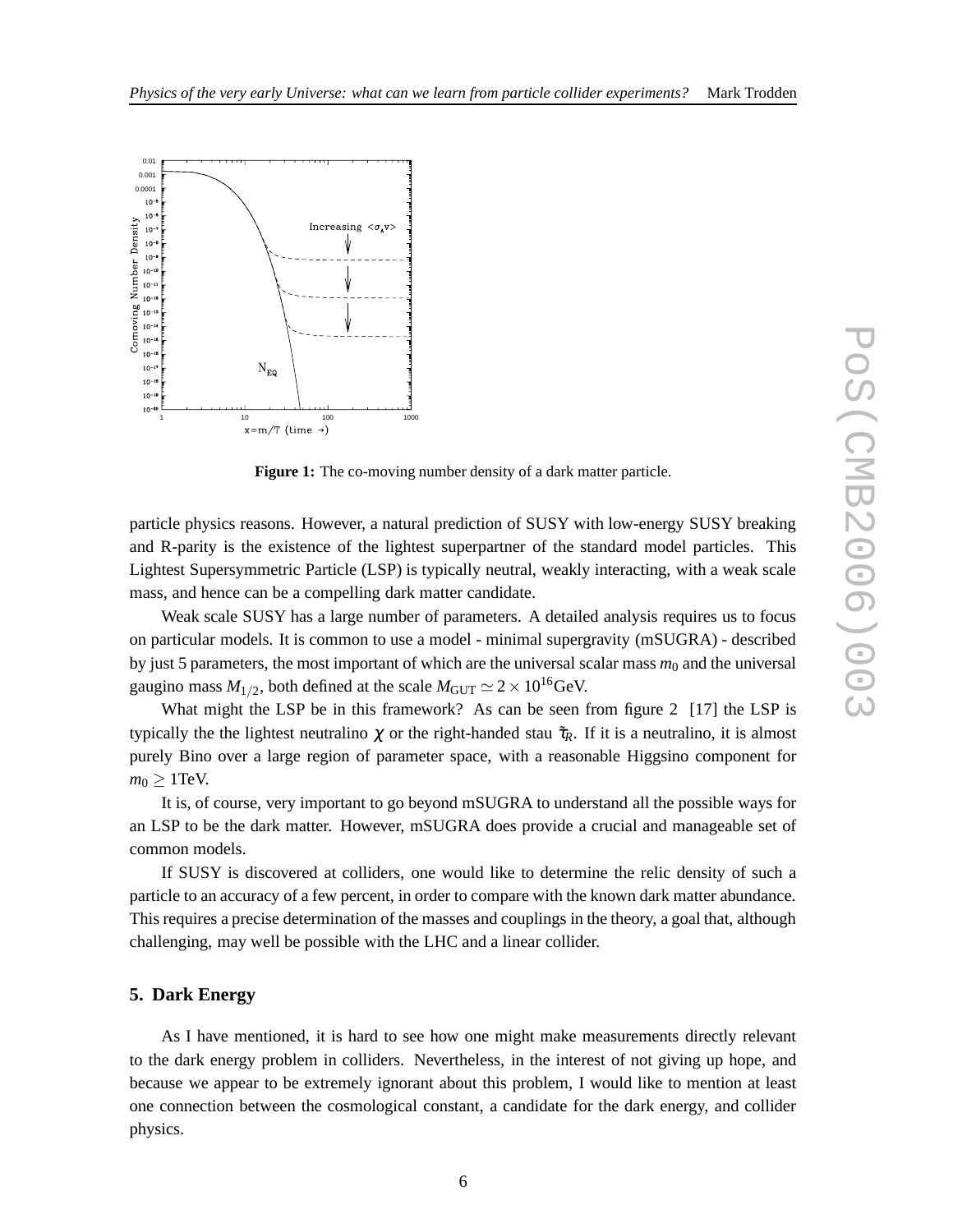*Physics of the very early Universe: what can we learn from particle collider experiments?* Mark Trodden



**Figure 2:** A portion of the mSUGRA parameter space with  $A_0 = 0$ , tan  $\beta = 10$ , and  $\mu > 0$ .

In classical general relativity the cosmological constant  $\Lambda$  is a completely free parameter. However, if we integrate over the quantum fluctuations of all modes of a quantum field in the vacuum, we obtain a natural expectation for its scale. Unfortunately this integral diverges, yielding an infinite answer for the vacuum energy. Since we do not trust our understanding of physics at extremely high energies, we could introduce a cutoff energy, above which ignore any potential contributions, expecting that a more complete theory will justify this. If the cutoff is at the Planck scale, we obtain an estimate for the energy density in this component

$$
\rho_{\rm vac} \sim M_{\rm P}^4 \sim (10^{18} \text{ GeV})^4 \ . \tag{5.1}
$$

Unfortunately, a cosmological constant of the right order of magnitude to explain cosmic acceleration must satisfy

$$
\rho_{\rm vac} \sim (10^{-3} \mathrm{eV})^4 \;, \tag{5.2}
$$

which is 120 orders of magnitude smaller than the above naive expectation.

A second puzzle, the *coincidence problem* arises because our best-fit universe contains vacuum and matter densities of the same order of magnitude. Since the ratio of these quantities changes rapidly as the universe expands. there is only a brief epoch of the universe's history during which we could observe the transition from domination by one type of component to another.

To date, I think it is fair to say that there are no approaches to the cosmological constant problem that are both well-developed and compelling (for reviews see [18, 19, 20]). In addition, given the absurdly small mass scales involved, it is generally thought unlikely that collider physics will have any impact on this problem. While I think this is probably true, I would like to emphasize a particular connection between collider experiments and this problem.

As I have mentioned, a prime motivation for the next generation of accelerators is the possibility that supersymmetry might be discovered. At the risk of insulting some of my colleagues, when one is constantly dealing with supersymmetric theories in the context of collider signatures, it is easy to forget that supersymmetry is much more than a symmetry implying a certain spectrum and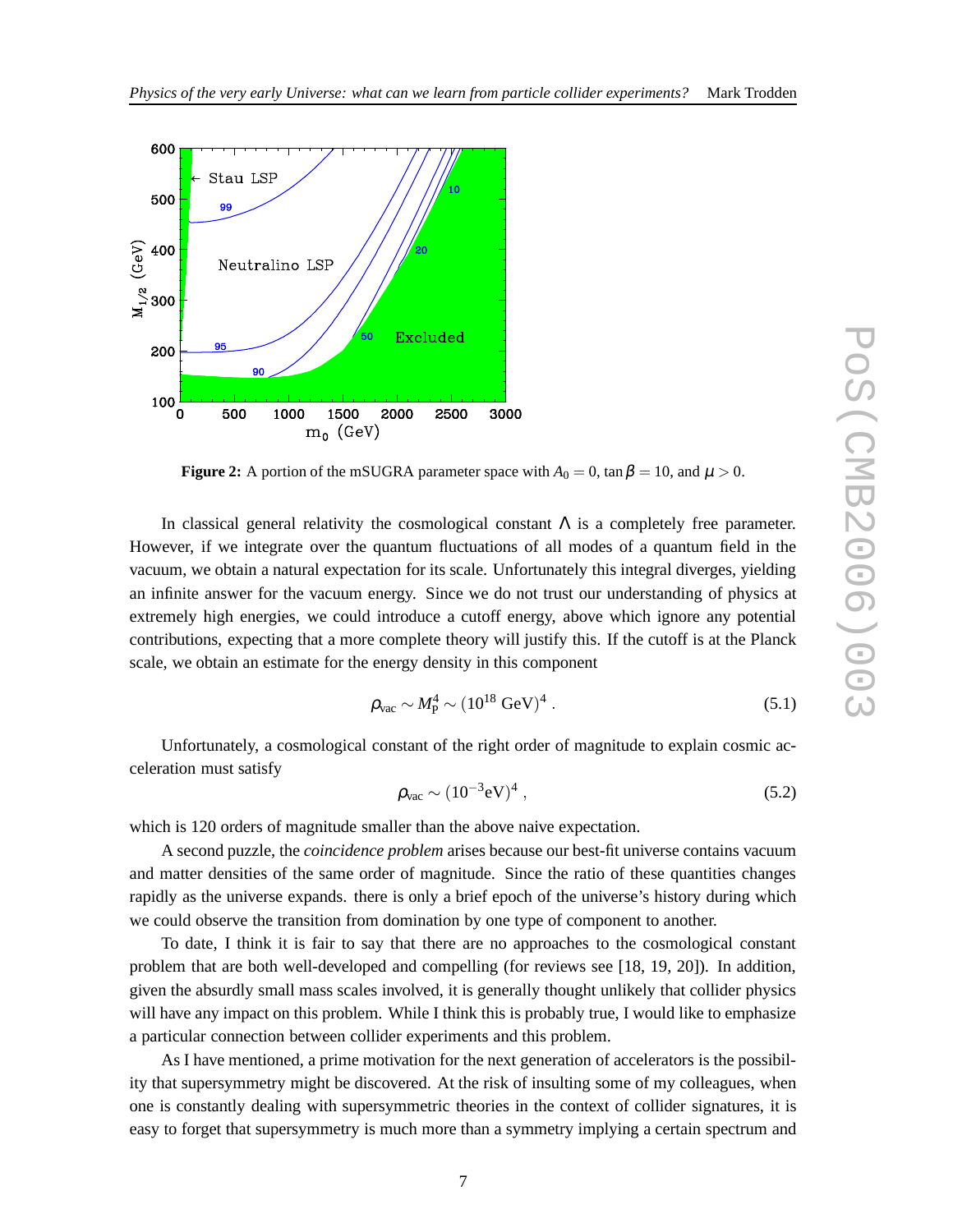specific relationships between couplings and masses. Supersymmetry is, of course, a *space-time* symmetry, relating internal symmetry transformations with those of the Poincaré group. There is a direct connection between this fact and the vacuum energy.

The power of supersymmetry is that for each fermionic degree of freedom there is a matching bosonic degree of freedom, and vice-versa, so that their contributions to quadratic divergences cancel, allowing a resolution of the hierarchy problem. A similar effect occurs when calculating the vacuum energy: while bosonic fields contribute a positive vacuum energy, for fermions the contribution is negative. Hence, if degrees of freedom exactly match, the net vacuum energy sums to zero.

We do not, however, live in a supersymmetric state (for example, there is no selectron with the same mass and charge as an electron, or we would have noticed it long ago). Therefore, if supersymmetry exists, it must be broken at some scale  $M_{SUSY}$ . In a theory with broken supersymmetry, the vacuum energy is not expected to vanish, but to be of order

$$
\rho_{\rm vac} \sim M_{\rm SUSY}^4 \sim (10^3 \text{ GeV})^4 \,, \tag{5.3}
$$

where I have assumed that supersymmetry is relevant to the hierarchy problem and hence that the superpartners are close to experimental bounds. However, this is still 60 orders of magnitude away from the observed value.

It is a crucial aspect of the dark energy problem to discover why it is that we do not observe a cosmological constant anything like this order of magnitude. If we find SUSY at colliders and understand how it is broken, this may provide much needed insight into how this occurs and perhaps provide new information about the vacuum energy problem.

# **6. Conclusions**

In this lecture I have tried to argue that particle physics and cosmology, as disciplines independent of one another, no longer exist; that our most fundamental questions are the same and that we are approaching them in complementary ways. I have emphasized the deep connections between results obtained in existing colliders and expected from future ones and the puzzles facing cosmology regarding the energy budget of the universe.

From the familiar baryonic matter, through the elusive dark matter and perhaps all the way to the mysterious dark energy, collider experiments are crucial if we are to construct a coherent story of cosmic history. In conjunction with observational cosmology such experiments hold the key to unlock the deepest secrets of the universe.

#### **Acknowledgments**

I would like to thank the organizers for a wonderful conference. I also owe thanks to my co-members of the ALCPG Working Group on Cosmological Connections and in particular my co-editors Marco Battaglia, Jonathan Feng, Norman Graf and Michael Peskin for many useful conversations. This work was supported in part by the NSF under grant PHY-0354990. MT is a Cottrell Scholar of Research Corporation.